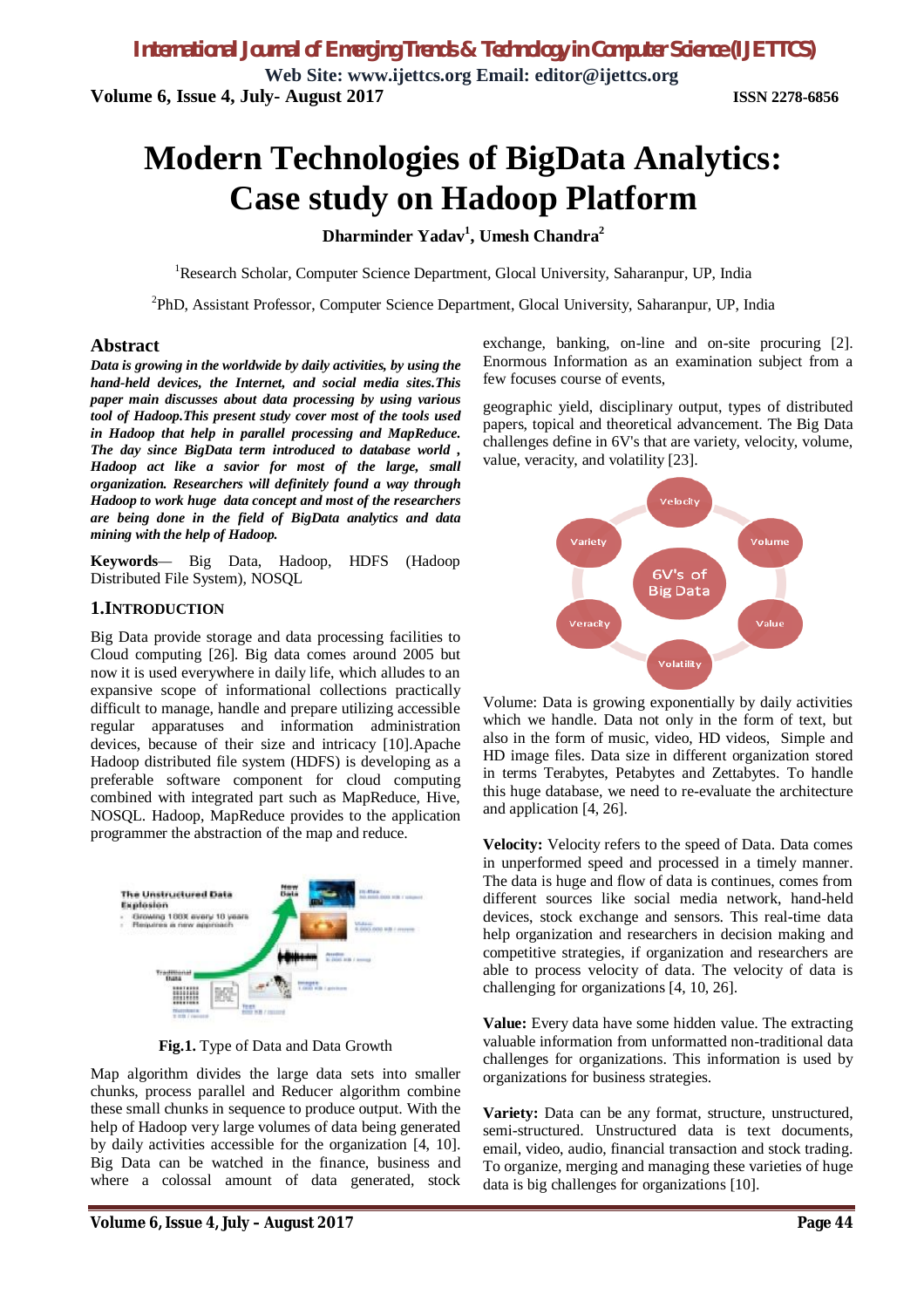**Web Site: www.ijettcs.org Email: editor@ijettcs.org Volume 6, Issue 4, July- August 2017 ISSN 2278-6856**

**Variability:** With the increasing velocities and varieties of data, data flows can be inconsistent with periodic peaks. To manage these events triggered peak and unstructured

data loads can be challenging for an organization [26].

**Volatility:** Volatility refers to how quickly data change, how long data is going to be valid and how much time data store.

**Complexity:** Data comes from multiple sources to link, match, cleanse, transform data, connect and correlation relationships, hierarchies and multiple data linkages across systems out of control [23].

# **2.PROBLEM BIG DATA**

### **1) Information Security**

 Today devices connected to each other and other devices through Internet, volume of data collection, storage, velocity of data and variety of data bring new challenge in form of information security [1]. The current security mechanism such as firewall, DMZs are not sufficient for Big Data Architecture. So different organization, governments, CSA, journal and research paper proposed new security, privacy policies and technologies to fulfil the Big data privacy and security demands. These challenges divided in four Big data mien such as infrastructure security, Data privacy, Data management, integrity and reactive security [2, 27].



**Fig.3.** Challenges of Information Security [27]

These four categories are also subdivided into ten distinct security challenges. Big data security aspect also preserved data confidentiality, integrity, and availability [4].

**2)**Heterogeneity and Incompleteness

 Heterogeneity is the big challenge in Bigdata analysis. The computer works more efficient if data identical in size and structure and complete [8].In Big data, data may be structure, semi-structure and unstructured is the big challenge in data analysis. Consider an example of the patient. A patient has the different record such as one record for Medical report/Lab test, one record for surgical operations, one record for each admission at the hospital and one record for a lifetime hospital interaction with the patient. Each and every patient has different surgical operations and lab tests records. These data design does not well structure, so managing these unstructured and incomplete data is required further works.

### **3)**Privacy

 Privacy of data related to personal information customer, how personal information of customer stored, processed and used. Privacy of data is the major problem with big data. Identification of personal information during transmission over the Internet by untrusted partner and malicious insider is the serious privacy issue. Data privacy ensure that consumer personal information is collected, stored shared and utilized in an apt way, so information is safe from other parties[26]. In some country have the law about data privacy such as in USA lusty law for health records, but another country has no such rules.

### **4)**Scale

 Big Data is collection large data sets. Managing these large data sets and brisk increasing volumes is a big problem from last ten years. In past years, this problem was solved by increasing the speed of the processor and using parallel processing but now the quantity of data is huge and processor become static [8].Now it's time for cloud computing technology, due to this data is generated with high speed. This huge volume of data sets and velocity of data becoming a challenging problem to the data analysts.

# **5)**Timeliness

 The other side of size is processing very much speed. The processing huge data sets, the longer time it will take to analyse. We will require the new design of a system that adequately deals with huge size is likely also to result in a system that can process huge size of data sets in the faster way [9].This is not meant by speed, someone says velocity in the context of Bigdata, rather there is acquisition rate as a challenge.

# **6)**Human Collaboration

 Even with the technical advancement in computing analysis, human inputs remains vital. The incredible advances made in computing analysis, their debris many patterns that human can easily understand but the computer cannot or computer algorithm take time. CAPTCHA and Wikipedia are a good example [10].Big data analysis system support input from multiple human experts, process and shared for analysis of results. These multiple experts may be separated in space and time; it is very expensive to bring together under one roof.

# **3.TECHNOLOGY FOR BIG DATA PROCESSING**

For the processing, the huge amount of data various technologies has been introduced for manipulating, analysing and visualizing the Big data. We examine the two classes of technology, (1) Operational Big Data include the system like MongoDB, NoSQL that provide operational capabilities for real-time, interactive workload where data is primarily captured and stored. (2) Analytical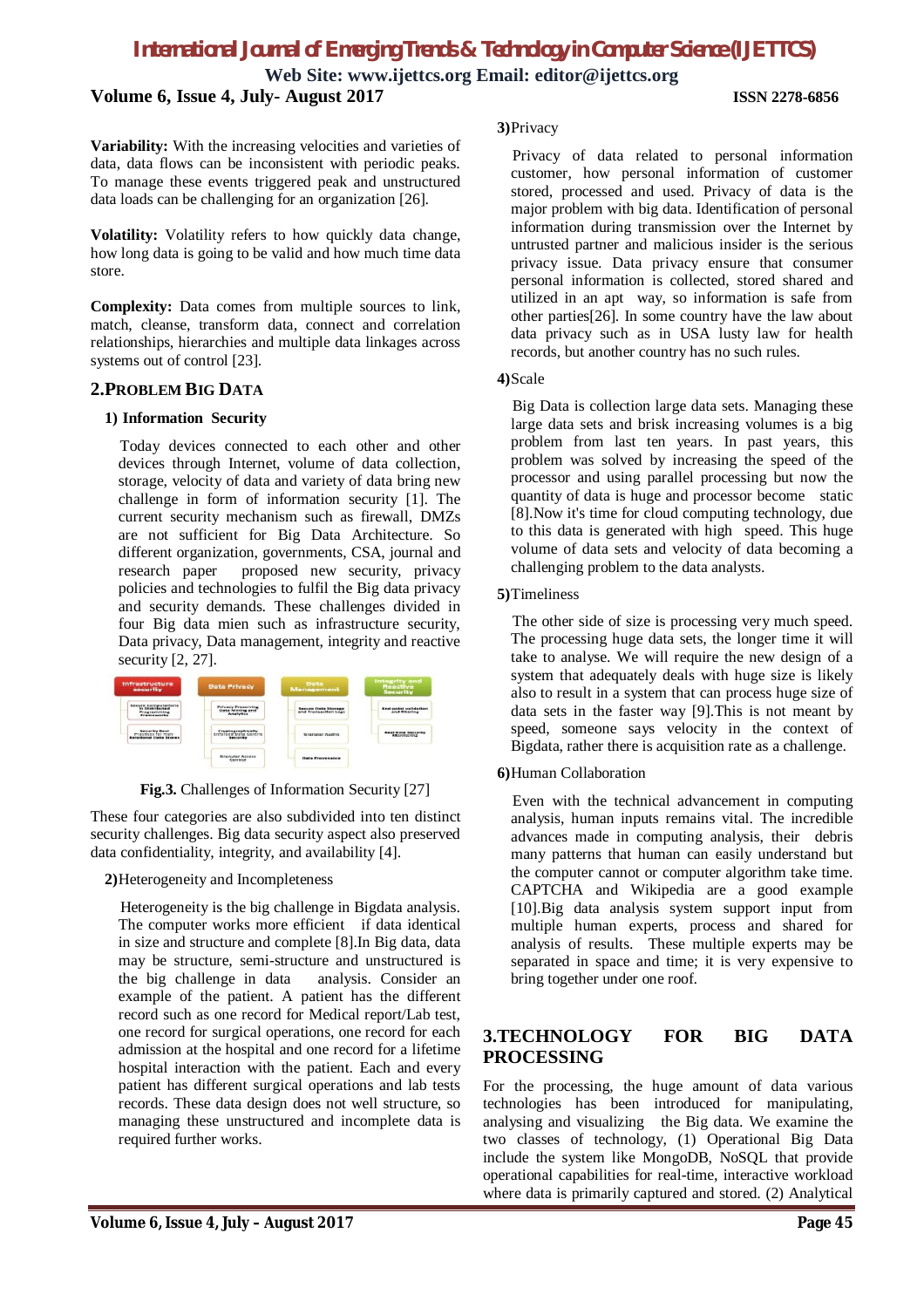**Web Site: www.ijettcs.org Email: editor@ijettcs.org**

# **Volume 6, Issue 4, July- August 2017 ISSN 2278-6856**

Big Data includes systems like Massively Parallel Processing (MPP) database systems and MapReduce that provide analytical capabilities for reflective and complex analysis that may touch all most of the data [14].There are more than 40 Big data platform and software are available for providing efficient analytics for large data sets (IBM Bigdata analytics, HP Bigdata, SAP Bigdata analytics, Microsoft Bigdata etc), but the Hadoop is mostly used.

### **HADOOP: SOLUTION FOR BIG DATA PROCESSING**

Hadoop is an Apache open source framework created by Doung Cutting and Michael J. Cafarella. Hadoop is written in Java that supports the processing of large data sets in a distributed computing environment [11]. MapReduce was developed by Google, but now it is part of Apache Hadoop, MapReduce is a programming framework model where an application breaks into the various part. It is developed to scale up from a single server to thousand of the machine, each offers local computation and storage [5]. The current Apache Hadoop scheme consists of the Hadoop Kernel, MapReduce, HDFS and numbers of assorted elements like Apache Hives, Base and Zookeeper.



**Fig.4.** Ecosystem of Hadoop [3, 10]}

Hadoop consists of two major part HDFS (Hadoop Distributed file system) and MapReduce. It is unfeasible for storing a large quantity of data in existing file system, so Hadoop uses a brand new file system known as HDFS that split data into several smaller components and distribute each part redundantly across multiple nodes.

# **HADOOP DISTRIBUTED FILE SYSTEM (HDFS)**

HDFS is a distributed file system to run on commodity hardware. HDFS is versatile, highly fault-tolerant, clustered way to handling and designed to be deployed on low-cost hardware [11].



HDFS designed to store huge amount of data and survive the failure of storage infrastructure without losing data. It creates clusters of inexpensive machine and coordinates work among them. It works in distributed system, one of the nodes fail Hadoop continues to run the cluster without losing data or interrupting work, by shifting work to other machine working in the cluster [22].Hadoop distributed file system manage the storage huge data sets on the cluster by splitting incoming data sets into small pieces, called blocks, each block size is 64 MB. It stores the blocks redundantly across the pool of servers. These data block stored by data node, these data node store and manage by NameNode. HDFS is divided into three parts such as NameNode, DataNode, and HDFS Clients/EdgeNode.

# **NameNode**

HDFS contain metadata in a dedicated server called NameNode. It is a single and centrally placed node in a cluster, which holds information about Hadoop file system. It is also called Namespace, which contains the hierarchy of files and directories. These are shown on NameNode by inodes, which contain records attributes like permissions, modification, and access time and disk space quotas. The file split into blocks, each block of a file is independently placed on multiple DataNodes. It contains information about free blocks which are allocated next and maintains the mapping of blocks to DataNodes[15].HDFS client wants to read a file, first, it contacts to NameNode for the locations of data blocks comprising the files and then reads content from the DataNodes closest to the client. When client writing data then client requests the NameNode to allocate a set of DataNode to host block, then client writes data to DataNodes in pipeline way.

# **DataNode**

DataNode is slave node of NameNode and responsible for storing actual data on HDFS. Each data block has two files in host original file system, one file contains data and other contains metadata. The communication between DataNode and NameNode at start-ups [22]. Each data block have Namespace ID when it is formatted, in communication these Namespace Id and DataNode is verified with NameNode and if it does not match with NameNode then that DataNode shuts down. When a new DataNode without Namespace ID join cluster then they assign cluster Namespace ID. Each DataNode has storage ID which helps to identify it after restarting it with a different IP address or port. To identify the duplicate blocks in the cluster each DataNode sends block report to NameNode, first block report send during DataNode Registration and consecutive block reports are send at every hour. This helps the NameNode to track the duplicate nodes in the cluster. Each DataNode send heartbeat to NameNode to confirm that it is operating and its duplicate blocks are available, default heartbeat interval is 3 seconds and if no heartbeat signal is received at NameNode within ten minutes then DataNode not available mark by NameNode. Actual data store in DataNode and it is configured on the hard disk [15].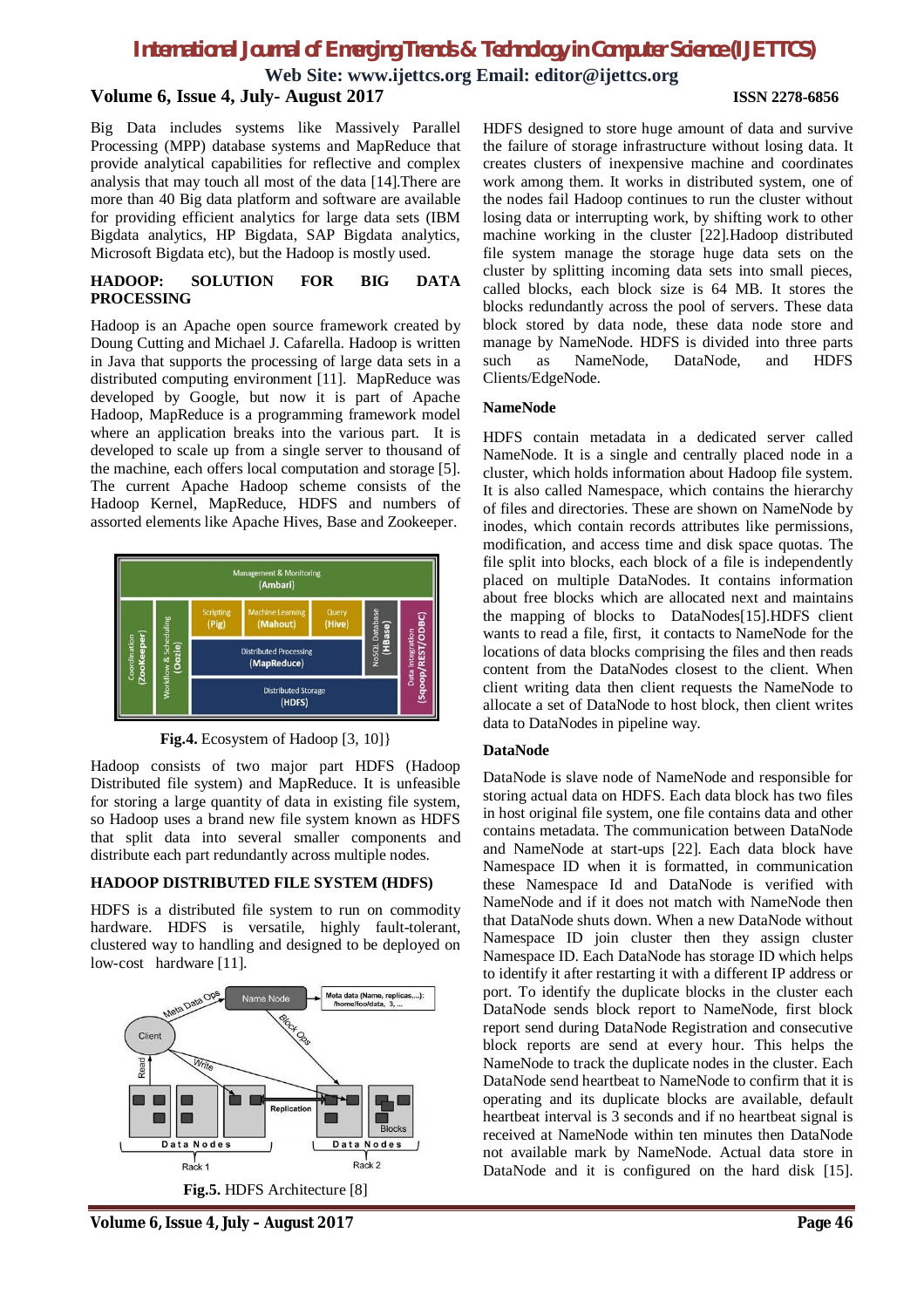**Web Site: www.ijettcs.org Email: editor@ijettcs.org**

# **Volume 6, Issue 4, July- August 2017 ISSN 2278-6856**

DataNode has mainly two tasks such as, block storing in an HDFS and providing the platform for the running job.

### **HDFS clients/Edge nodes**

HDFS clients are acts as an interface between the Hadoop cluster and the outside network. It is also referred to as edge node or gateway node. Edge nodes are used to run client application and cluster administration tool [7].Each Hadoop cluster has one client and acts as a communicator between DataNode and NameNode.

# **MapReduce Architecture**

MapReduce is a framework originally developed by Google. Now MapReduce algorithm is part of Hadoop and managed by Apache. MapReduce is a programming model for processing and generating a huge amount of structured and unstructured datasets stored in HDFS. It works on the model of split-apply-combine strategy for data analysis. MapReduce program is composing of Map and Reduce function. The map function divides the data into multiple small blocks, each block assigned to Map function that can processed datasets in parallel. Each process read input as a (key, value) pair to generate a moderate ( key, value) pair as output. The Reduce function merge all the moderate values correlated with same moderate (key, value) which group than into final results produced just in one or zero output value per Reduce task [14]. The running system guard all internal details like partitioning the input data, scheduling the program's execution, handling machine failure.



**Fig.6**. MapReduce Architecture [22]

MapReduce is working on all data inside our cluster in batch processing. Pig and Hives are also part of Hadoop MapReduce framework for job submitting to the cluster. HIVE is a SQL interpreter which is developed by facebook and Pig is another subproject build by yahoo which is used the pull out data from the cluster.

### **SOME ESSENTIAL PART OF HADOOP PROJECT**

### **YARN (Yet Another Resource Negotiator)**

It is a part of Apache Hadoop project. YARN (Yet Another Resource Negotiator) is a cluster management technology and its latest version is 2.5.0 which support, scheduler preemption, Security for Timeline Server and act as a resource manager application. It is one of the key features in the second-generation Hadoop version of the Apache Software Foundation's open source distributed processing framework [2, 3]. The next generation of Hadoop computes platform known as YARN, which departs from its familiar, monolithic architecture. Programming frameworks running on YARN coordinate intra-application communication, execution flow, and dynamic optimizations as they see fit, unlocking dramatic performance improvements .Apache Yarn Framework divides into two parts master and slave, the master is known as Resource Manager, a slave called node manager and application manager. Each slave node has one node manager and each application has one Application master. Resource Manager manages the overall assignments of benefits (CPU and memory) among each one of the applications. It has two noteworthy parts, Scheduler and Application manager.

# **Amberi**

Amberi is a top level sub part of Apache Hadoop project. Amberi support selected 64-bit operating systems such as RHEL (Red hat Enterprise Linux), CentOS 6 and 7, OEL (Oracle Enterprise Linux) 6 and 7, SLES (SuSE Linux Enterprise Server) 11, Ubuntu 12 and 14, and Debian 7. Its latest version is Amberi 2.5.0.It is a web-based gizmo for managing and tracking Apache Hadoop clusters. It includes MapReduce, Pig, Hives, HDFS, Hbase, Zookeeper and Sqoop. It is very simple and interactive user interface to install various tools, perform sundry management and monitoring tasks. It is responsible for providing dashboard for viewing cluster health. It has two components such as Amberi server and Amberi Agent. Amberi server is a master process to communicate with Amberi agents [10, 22].It is responsible for maintaining all cluster metadata. Amberi agent installed on each node and sends periodically own health status according to master.



**Fig.7.** Amberi Architecture [15]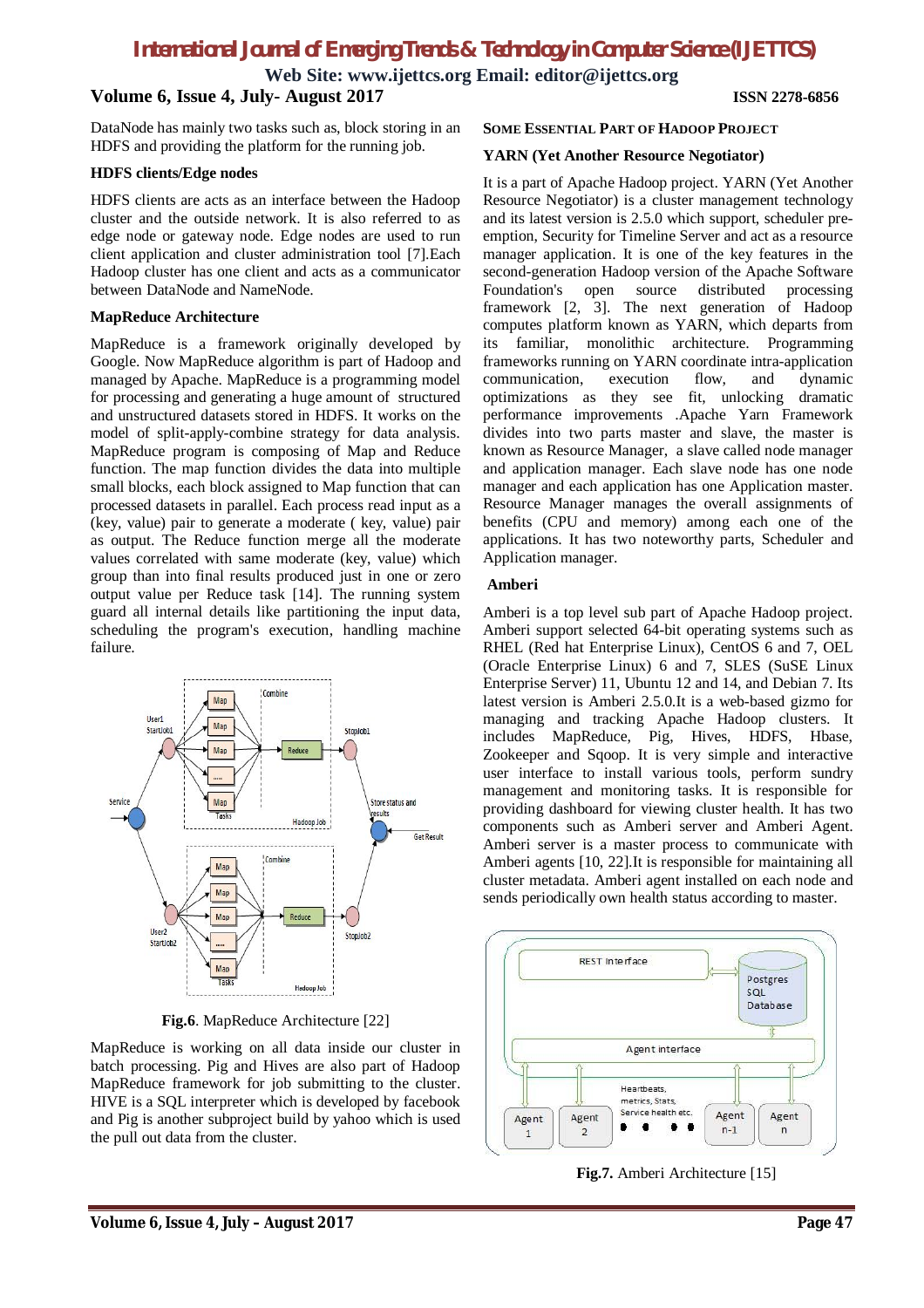**Web Site: www.ijettcs.org Email: editor@ijettcs.org Volume 6, Issue 4, July- August 2017 ISSN 2278-6856**

# **Pig**

Apache Pig is a tool for analysing large data sets for data flows and performing all data manipulation operation in Hadoop. The latest version of the Pig is 0.16 and released on dates 08-06-2016.The pig has high-level programming language just like SQL was known as Pig Latin and it is an alternative to Java, includes with Azure HDInsight. It supports for parallel processing that enables to handle large data sets. Pig provide the facilities to define the own function, easy programming environment and permit the system their execution automatically.

# **Hive**

Hive initially developed by Facebook but now it is part of Apache Hadoop project. It is Fast, scalable and provides the SQL type querying interface called HiveQL which supports select, project, join, aggregate, union, and subqueries in the from clause. HivesQL is supports data definition language (DDL), data manipulation language (DML).It is data warehouse software to store schema in the database, processing data in HDFS. It is developed to process OLAP operation [26].Components of Hives are metastore, compiler, deriver, optimizer, and executor. Metastore is software run on an RDBMS and uses a Data Nucleus to convert object schema into a relational schema and vice versa. It stores all information about tables such as table location, schema, type of columns and partition. The compiler uses metadata to generate execution plans. It has three stages such as parse, Type checking and Semantic Analysis and Optimization. The driver that manages the lifecycle of a HiveQL and maintains a session handle. Execution that executes the tasks produced by the compiler and interacts with Hadoop instance.

# **Mahout**

Mahout is a scalable machine level algorithm target on collaborative filtering, clustering, and classification on top of Apache Hadoop. It provides Java library for mathematical operation. Its first released version is 0.10.0, released on 11 April 2015 and the latest version is 0.13.0, released on 17 April 2017[3]. Mahout utilized the concept of artificial intelligence to improve the performance. Mahout 0.13.0 includes Vienna CL3, Java CPP, GPU, OpenMP, and Mahout JVM. It supports GPU, OpenMP Matrix-Matrix and Matrix-Vector Multiplication on spark. Mahout uses k-Means, fuzzy k-Means, Canopy, Dirichlet, and Mean- Shift for clustering in MapReduce.

# **Avro**

Avro is a remote procedure call, serialization framework and provides data exchange services for Hadoop. It is developed by Doug cutting. Avro uses JSON format to exchange between programs written in any language [11, 17].It stores data definition and data together in one message and store in binary format for making compact and efficient. It provides both serialization format and a wire format for communication between Hadoop nodes. Avro have API that support languages like Java, Python, Ruby, C, C++ and more. It supports schema evaluation

procedure to handle schema changes. JASON specifies the remote procedure call for Avro.

# **Spark**

Spark is an open source data processing framework, developed in 2009 at UC Berkeley's AMP Lab by Matei Zaharia. It was open source in 2010 and in 2013 it becomes part of Apache foundation. Now it is Apache spark on the top in Hadoop architecture. It is fast, inmemory data processing computing in the cluster, which increases the data processing of the application[3,11].Spark running on Hadoop YARN, which provides the facilities to developer create application anywhere and provide the platform to spark and other application to share cluster and data sets. Apache spark has two components such as spark core and the set of libraries. It speeds up the iterative data processing. Start Core is the establishment of the general venture. It gives circulated undertaking dispatching, scheduling, and essential I/O functionalities, uncovered through partner application programming interface focused on the RDD abstraction. RDDs will contain any style of Python, Java, or Scala objects. Spark SQL is an important part on top of Spark Core. It introduced the concept of data abstraction known as data Frames. Spark SQL manipulates DataFrames in Scala, Java, or Python through DSL (Domain-specific language) and dataFrame support for structured and unstructured data. It also supports SQL language and ODBC / JDBC Server. Spark Streaming provide fast scheduling capability and GraphX is a graph processing framework.

# **Hbase**

HBase is an open source software and part of Hadoop. HBase is a non relational database that maintains read/write access for huge data sets and run on top of HDFS. It is fast, fault tolerant and useable[12,18].It creates a huge table for storing multi-structure data and table acts as an input and output for MapReduce job in Hadoop access through Java API. Phoenix provides an SQL layer for Hbase to access classical SQL database. Hbase, provide a messaging platform to Facebook and other organization also uses Hbase are yahoo!, Adobe, Netflix, flurry, Rocket Fuel etc. The Apache Trafodion is a component of Hbase that uses it as a Storing engine and provides a SQL query engine with ODBC and JDBC drivers. Hbase is coming after Google BigTable and written in Java however not support SQL scripting.

### **Zookeeper**

Zookeeper is an open source contour, distributed and provides synchronization services across the cluster. It is the centralized system where distributed system import and export data from it. It stores data in znodes instead of files or directories. Znode is two type, Persistent and Ephemeral znodes. Default znode in Zookeeper is Persistent znode, which contain configuration details and a new node is always added in persistent znode. Ephemeral is a session node which created when an application is started and deleted when application finished. Zookeeper acts as an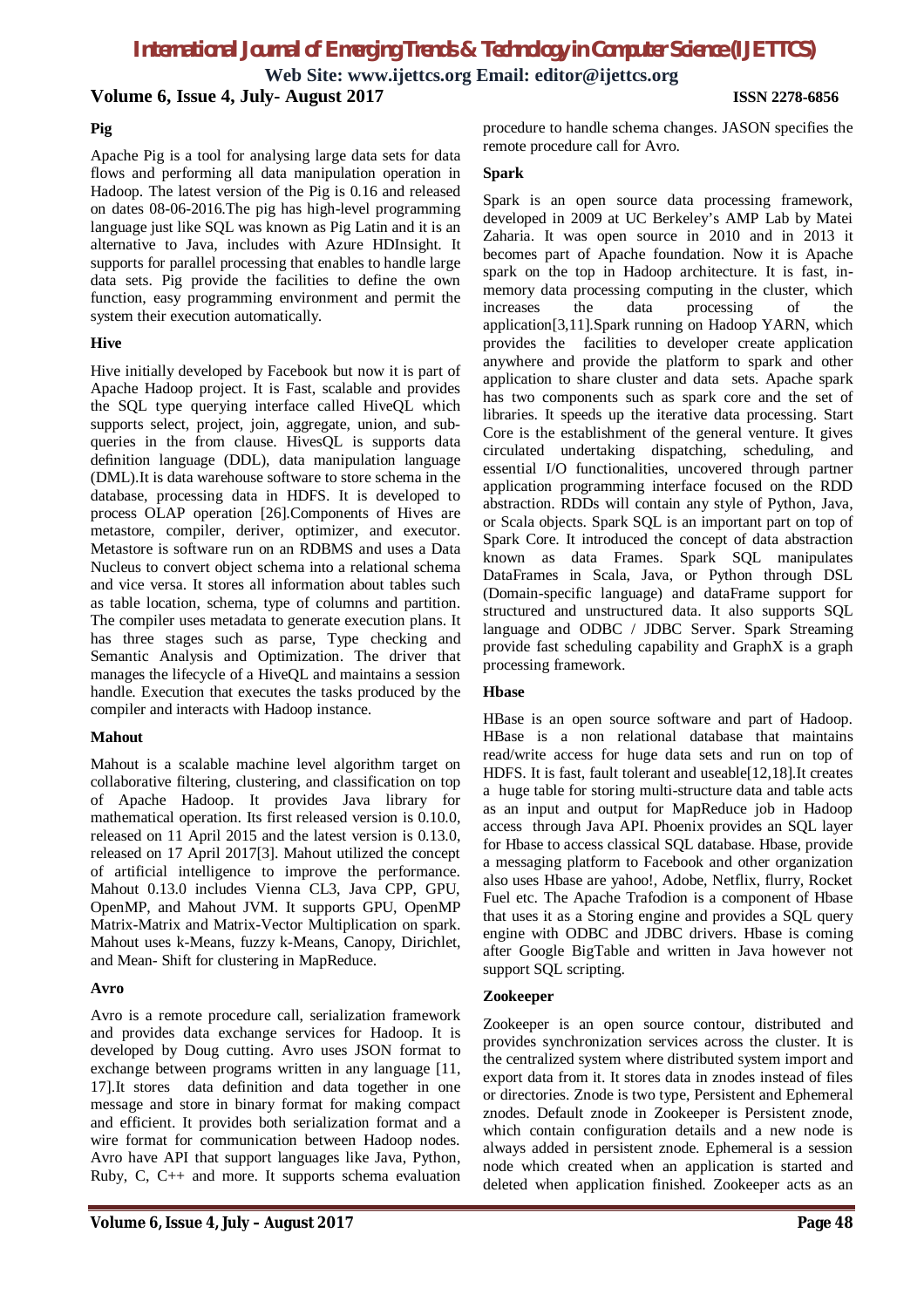**Web Site: www.ijettcs.org Email: editor@ijettcs.org**

# **Volume 6, Issue 4, July- August 2017 ISSN 2278-6856**

admin tool for managing, coordinating huge cluster of machine and jobs [15].It follows the client-server model, where client nodes use services and server nodes provide services. Zookeeper process all requests in FIFO order that received from the client. Its application is fetching services, Katta and Yahoo! Message Broker. The fetching Service is a vital part of search engine and Yahoo! Crawlers. Katta provides the coordination services for non-Yahoo! Application. Yahoo! Message Broker is distributed system and client can send and received the message from [25].Zookeeper conjointly provides the distributed lock services.

### **Cassandra**

Cassandra is developed by Data Stax Enterprise and integrated with Hadoop and MapReduce [9]. Cassandra 0.6 provides support to Hadoop and MapReduce to retrieve data from Cassandra and Cassandra 0.7 provide the mechanism to export data from Cassandra. Apache Cassandra could be a NoSQL database ideal for highspeed, on-line transactional data, whereas Hadoop could be a huge data analytics system that focuses on knowledge warehousing and knowledge lake use cases.

### **Hcatalog**

Hcatalog is an open source metadata and licensed under the Apache license [13]. It's provided the table management framework that works with Hadoop HDFS data. Its initial stable version is 0.4 and released in May 2012[20]. HCatalog makes data within the Apache Hadoop framework available to users within and outdoors the system. It provides interoperability through table abstraction and present common table layer to identical data model.

### **Sqoop**

Sqoop is an element of the Apache project since may 2012, latest stable version is 1.4.6. Sqoop could be a tool that to transfer huge data between Hadoop HDFS and relational database (RDBMS) like Oracle, MySql, Teradata, Postgres [21]. Sqoop perform import and export operation with the assistance of MapReduce Framework, import operation performs parallel row by row, export operation is serialized and fault tolerance. Sqoop conjointly import data to other Hadoop components like HBase, Hive through HBase client and Hives client. Most of the processes of Sqoop are automated. Sqoop uses JDBC Connector to Connect with Relational Database and it provides a command line interface to end user.

### **Oozie**

Apache Oozie the latest version is 4.2.0 run underneath the Apache License 2.0. It is an open source Java web application job scheduler system to run and manage Hadoop jobs Apache Oozie is strongly connected with Hadoop component like Hive, Pig, Sqoop and also connected with system jobs Java, Shell[14]. In Oozies Callback and Polling are two operations to detect completion of job. There are three type of jobs in Oozie are Workflow jobs, Coordinator jobs, and Oozie Bundle.

Workflow jobs use Directed Acyclic Graph to define the sequence of the action plan and running on demand. Coordinator jobs running periodically depending upon time and data available. Oozie Bundle jobs are the combination of coordinator jobs and workflow jobs manage as a single job[19]. Hue and Oozie Eclipse plugin

is the editor for Oozie. Hue uses drag and drops action to specify jobs, but Oozie Eclipse plugin uses the graphical

### Apache Drill

method to specify the jobs.

Apache drills latest version is Drill 1.10 released on March 2017.It is an open source software framework which has a SQL query engine to process huge data sets and records in seconds [10, 15]. Drill is part of the Google Dremel system which also called Google BigQuery. Drill version 1.10 support, create temporary table as (CTTAS), JDBC connection, web console, INT96 timestamps and Kerberos authentication. Apache Drill support relational, various non relational database and file systems such as HDFS, Map R-DB, Hbase, MongoDB, Swift, and Google Cloud Storage. Drillbit consists of SQL parser, RPC end point, Storage Plugin interface, storage plugin (HBase, Map R-DB, MongoDB, and Cassandra) and third party plugin. Zookeeper help the Drillbit find the other Drillbit in the cluster and submit client query.

# **3.CONCLUSIONS**

This paper concludes that all the tools used in the Hadoop have some outstanding role that help in doing number of parallel processing through clusters and will definitely reduce our processing work while dealing with big data. Today big data is not only a term but it's a complete research area field that can be researched and analysed with technology like Hadoop. Working with Hadoop will definitely contribute a lot to Big Data area for pattern finding and business intelligence.

### **REFERENCES**

- [1] Advantech, Enhancing Big Data Security.
- [2] Agrawal, D., Das, S., and El Abbadi, A.,Big data and cloud computing. In Proceedings of the 14th International Conference on Extending Database Technology, New York, New York, USA, 2011.
- [3] Apache Hadoop, http://Hadoop.apache.org.
- [4] E. R. Osawaru and A.H. Riyaz, A Highlight of Security Challenges in Big Data, International Journal of Information Systems and Engineering, Volume 2, Issue 1, 2014.
- [5] E. S. A. Ahmed and R. A.Saeed, A Survey of Big Data Cloud Computing Security, International Journal of Computer Science and Software Engineering, vol. 03, Issue 01, pp. 78-85, 2014.
- [6] G.kaur and M. Kaur, Review Paper on Big Data using Hadoop, Int. J. of Comp. Engg. and Tech., vol. 6, Issue 12, 2015, pp. 65-71.
- [7] Hadoop Distributed File System, http://Hadoop.apache .org/hdfs.